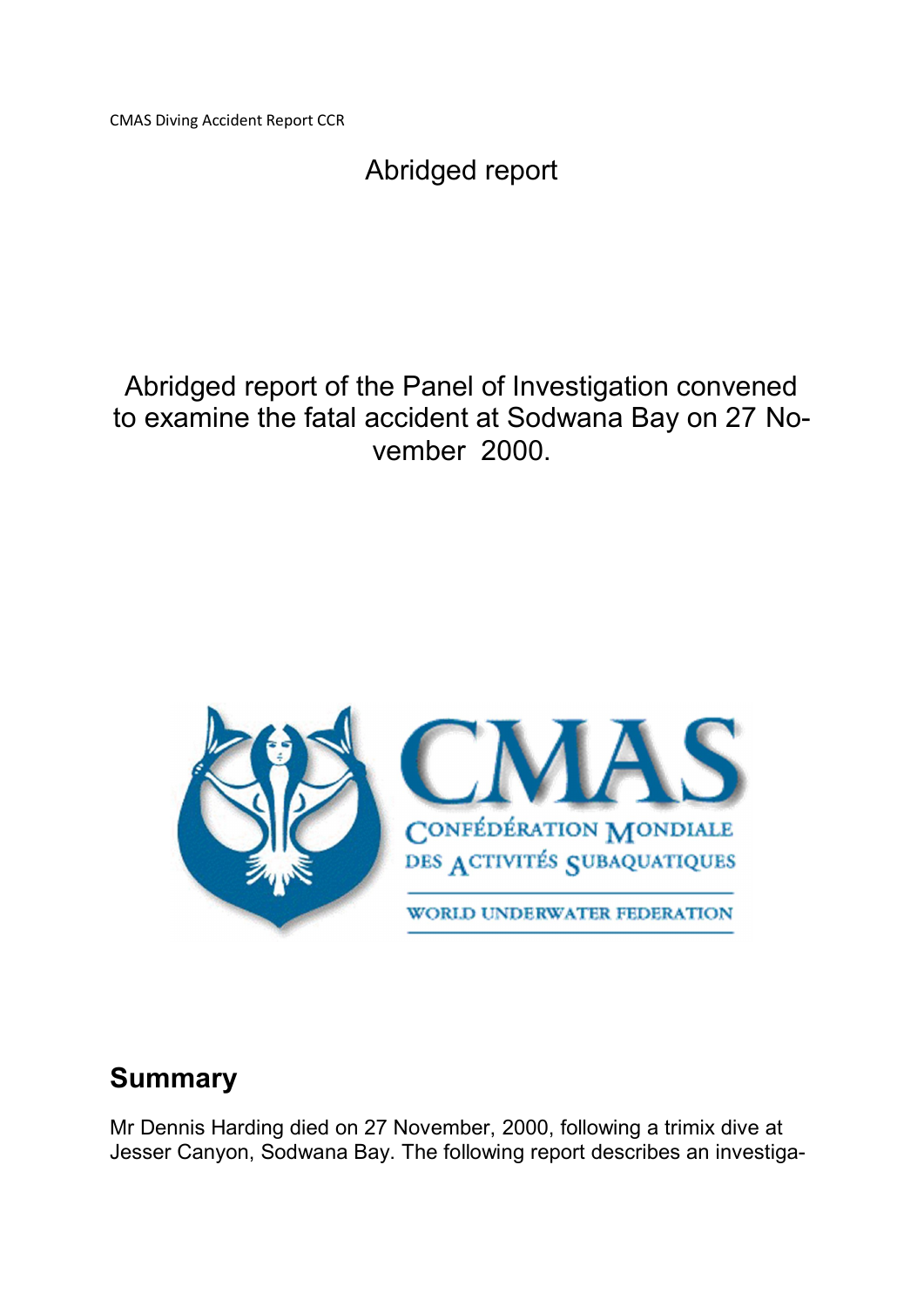tion into the circumstances surrounding the accident, and makes recommendations regarding procedural changes designed to prevent possible similar situations from re-occurring that may lead to a similar incident.

# **Background to the Panel**

The panel was convened under the auspices of CMAS Instructors - South Africa (CMAS-ISA), the SCUBA Diver training section of the South African Underwater Union (SAUU). SAUU is the South African member of CMAS, the World Underwater Federation. Although the accident did not occur during training, it was felt that CMAS-ISA was in the best position to conduct an investigation. Most of the team members had links to SAUU and CMAS-ISA, either though training or club membership.

The Investigation Panel has no legal standing. The function of the Panel was to investigate the circumstances of the accident, and produce an objective report analysing the causes of the accident. The Panel seeks to establish facts, and does not seek to apportion any blame.

The Panel members were as follows:

Prof. Johnny van der Walt (Panel Convenor)

Mr Roly Nyman

Mr Mike Fowler

Mr Martin van Veelen

Mr Nuno Gomes

Mr Mike Beresford

Mr Christo van Jaarsveld

In addition to the above, two observers were present:

Mr Don Shirley

Mr Simon Murray

The Panel adopted the procedures used in previous investigations. The witnesses were questioned separately in order to establish the facts. Only once all witnesses were questioned was an attempt made to create a scenario of the actual events.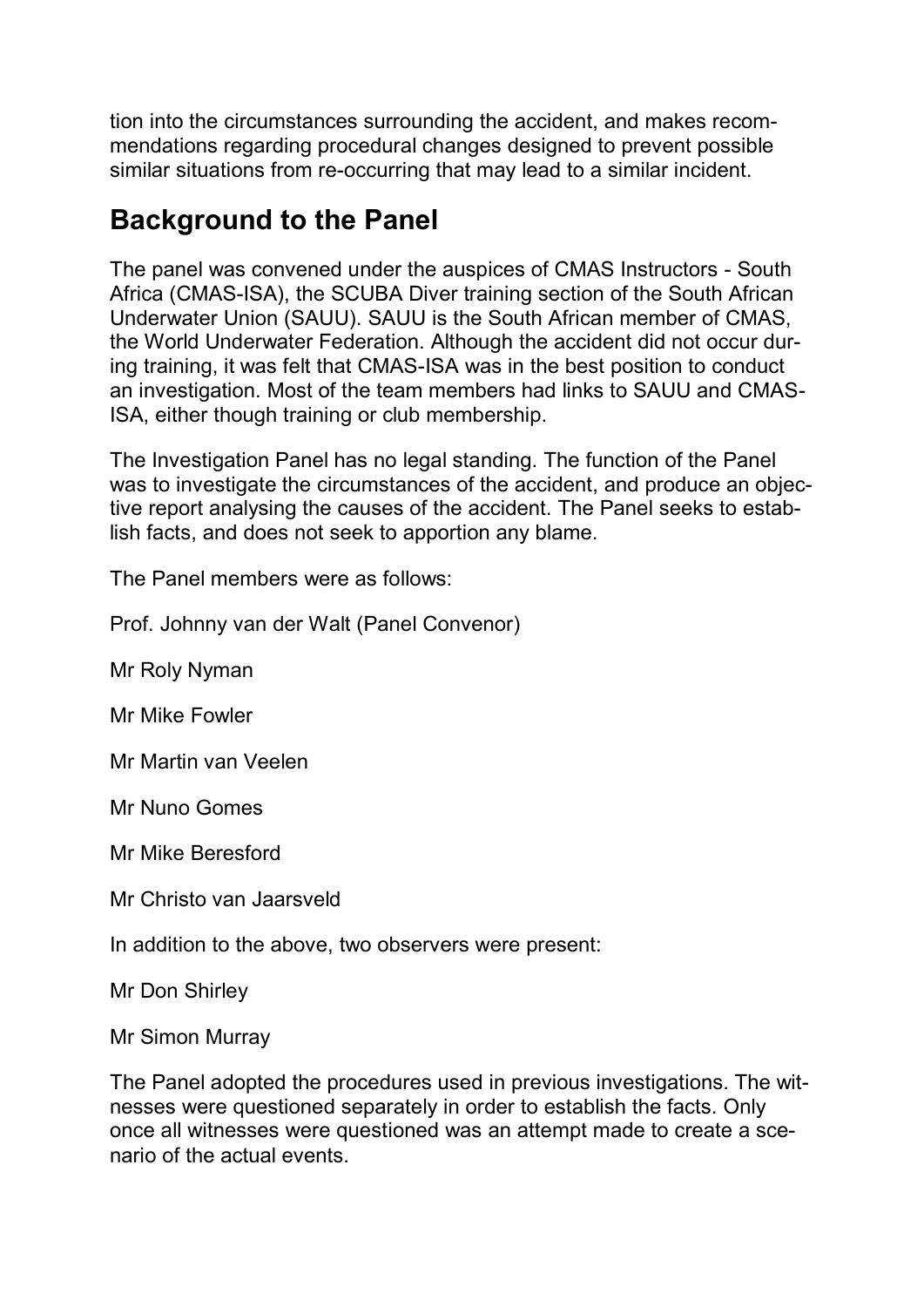The actual names of the team are not recorded in this report. The people interviewed were:

> Diver A: Dive companion to the deceased, qualified and experienced Trimix and Cave diver

Diver B: Cameraman on the dive, qualified trimix diver.

Diver C: Buddy of Diver B, recently qualified Trimix Diver.

Support Diver A: Support diver who assisted in rescue efforts.

# **The Victim**

The deceased was Mr Dennis Jonathan James Rutherford Harding, a computer specialist living in Johannesburg. Mr Harding was a qualified PADI Instructor, and was trained in trimix diving by Mr Steve Minnie and the late Rehan Bouwer. Mr Harding was a TDI Trimix Instructor, and was well known in the technical diving community. Although the Panel did not have access to his logbook or medical records, several members were able to confirm that Mr Harding had considerable technical experience and did not appear to suffer from any medical ailments. In particular, he had carried out many dives to the depth range (and deeper) of the fatal dive, and deeper, using the Halcyon rebreather. It was confirmed that he had undergone all the Halcyon training required by the manufacturer.

# **Composite Scenario**

Combining the facts obtained from all of the witnesses arrives at the following description:

## *The Coelacanth Expedition*

The expedition originated as a result of the final trimix training dive of Diver C, on a previous occasion. During that dive, a fish was spotted which was believed to be a Coelacanth (*Latimeria chalumnae*, Smith 1939). As a result, a team was assembled for the trip, which included Mr Harding.

## *The First Dive*

On the first day of the expedition, the first group carried out a dive. Support Diver A was part of this group. The team dived to 110m, without seeing any sign of the Coelacanth. The dive procedure was to descend on EAN35 to 35m depth, and then change onto the 10/60 trimix bottom gas. The dive group did not have a permanent buoy-line, but deployed individual marker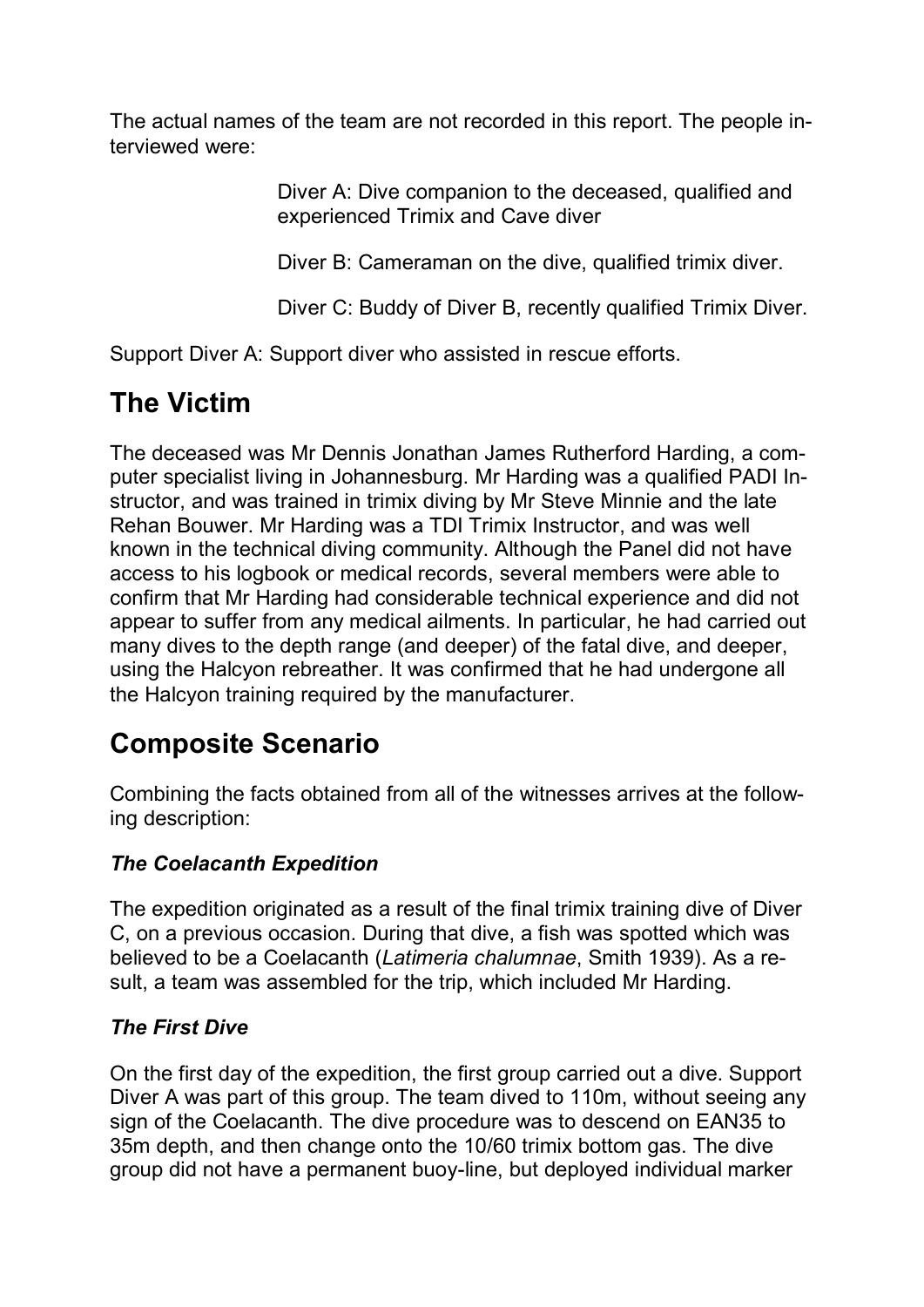buoys from approximately 100m. The group then ascended to approximately 40m, where they switched to EAN35. Further switches to EAN50 and pure oxygen were made at later stages in the ascent. The dive went without incident.

## *The Second Dive*

The rest of the team that had not dived on the first day, but planned their dive for the second day. Mr Harding carried out all the decompression planning on the evening of the first day. The decompression package used was Z Plan V 1.03, using the option to insert "Pyle"- type deep stops. The dive was planned for a depth of 115m, and the team were to commence ascent at 19 minutes elapsed time. The bottom gas was 10/60 trimix, and the intermediate gasses were EAN35, EAN50 and oxygen.

During the dive planning session, Mr Harding requested that the deployment of surface marker buoys be delayed until the group reached 40m, as he did not have enough line on his normal reel for a deeper deployment. After some debate, the group of four4 who were to carry out the dive agreed to this change in procedure. Mr Harding, as part of his decompression calculations, had calculated the critical pressures ("turnaround pressures") for each diver.

## **Dive Equipment and Configuration**

Mr Harding's equipment consisted of:

- 1. a Halcyon semi-closed rebreather, (the rebreather was supplied with gas by two 10 litre steel cylinders connected by an isolation manifold).
- 2. a Typhoon drysuit,
- 3. an Extreme Exposure canister torch worn on the waist-strap,
- 4. 3x stage cylinders, (a 7 litre steel cylinder, EAN35; a 11.2 litre cylinder. - EAN50; a 10 litre aluminium cylinder. - Oxygen).
- 5. a suit inflation cylinder, and
- 6. a non-bungee Wings- type BC with a stainless steel backplate.

The rest of the team were utilising open- circuit equipment only. The divers were equipped as follows:

## *Diver A:*

This diver was wearing:

- 1. A neoprene drysuit and a Wings-type BC with redundant bladder.
- 2. Twin 14 litre independent cylinders.
- 3. Three front-slung stage cylinders for decompression.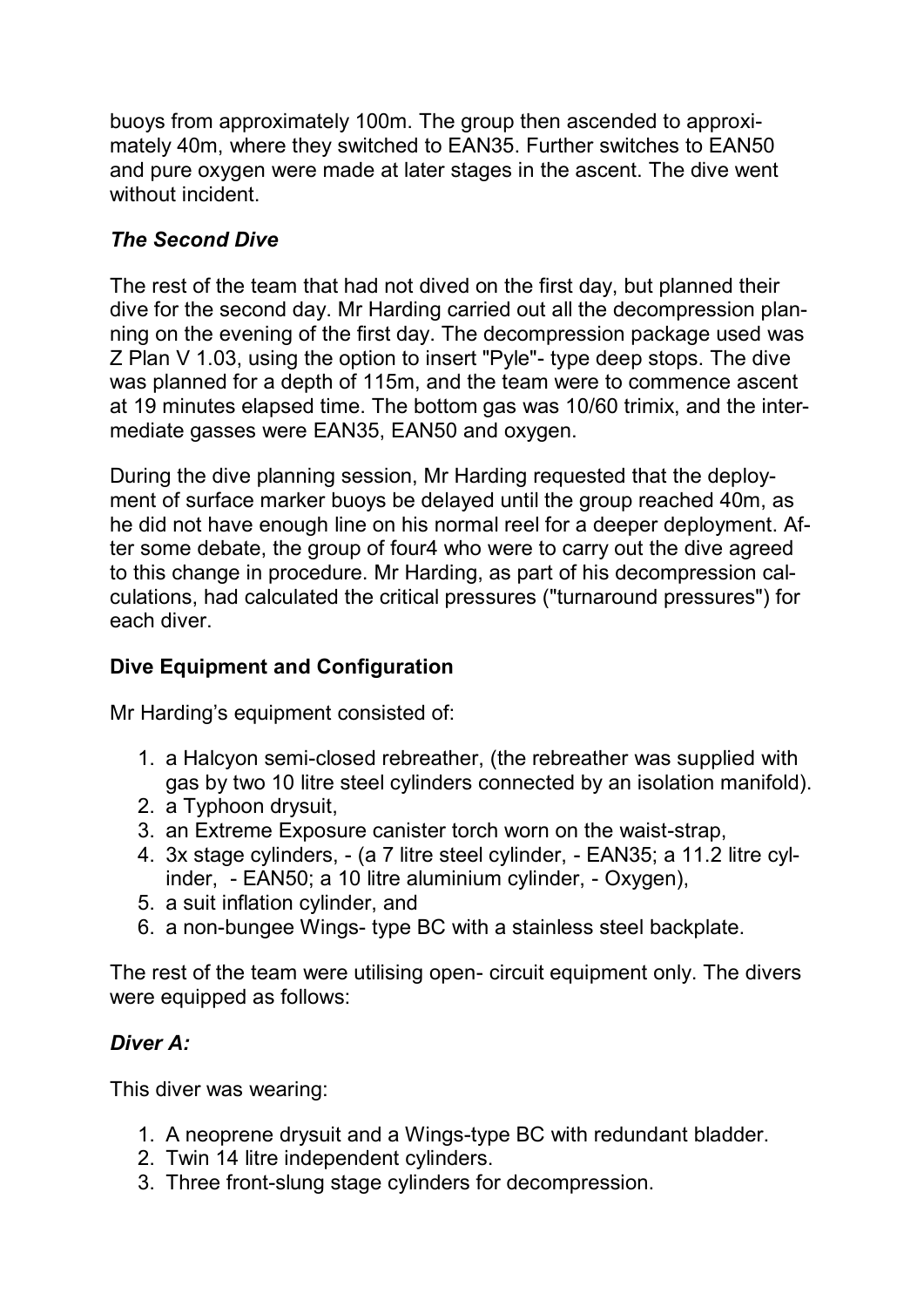4. Two Sabrelight torches carried on a helmet.

## *Diver B:*

This diver was wearing:

- 1. A one-piece wetsuit and a 4 kg weightbelt.
- 2. Twin 15 litre aluminium independent cylinders, a 7 litre steel cylinder of EAN35, strapped to the back twins in a triple pack configuration.
- 3. Two additional stage cylinders were carried; a 10 litre cylinder of pure oxygen, a 10 litre cylinder of EAN50.

## *Diver C:*

This diver was wearing:

- 1. A two-piece 5mm wetsuit with a hood.
- 2. #9; Twin 15 litre steel independent cylinders.
- 3. #9; The cylinder size and configuration were the same as Diver B.

4. Equipped with a Dive-Rite Classic Wings BC and Dive-Rite Junior Wings as a redundant bladder.

## **Pre-Dive**

The team decided to assign the task of operating the cameras to Mr Harding and Diver B. The divers did not formally decide on buddy pairs or dive leader, but came to an understanding the rough understanding was that Mr Harding would lead. Diver A had been on previous expeditions with Mr Harding, and the two had often dived together as buddies on previous technical dives.

During the briefing, Mr Harding advised the entire team that, due to the efficient gas usage of the rebreather, he should have the most gas to spare. In an emergency, he advised, the distressed diver should look to him first as a source of additional gas. He detailed the procedure for sharing gas usingwith the long hose from the Halcyon. The team were told that the distressed diver should approach him and signal the problem. Mr Harding would then close the rebreather mouthpiece, flip the hoses up and remove the long hose from its stowed position. He would hand over the long hose and then regain the rebreather mouthpiece.

The critical pressures were discussed. It is not known what critical pressure Mr Harding was using as his reference. Divers B and C were using a critical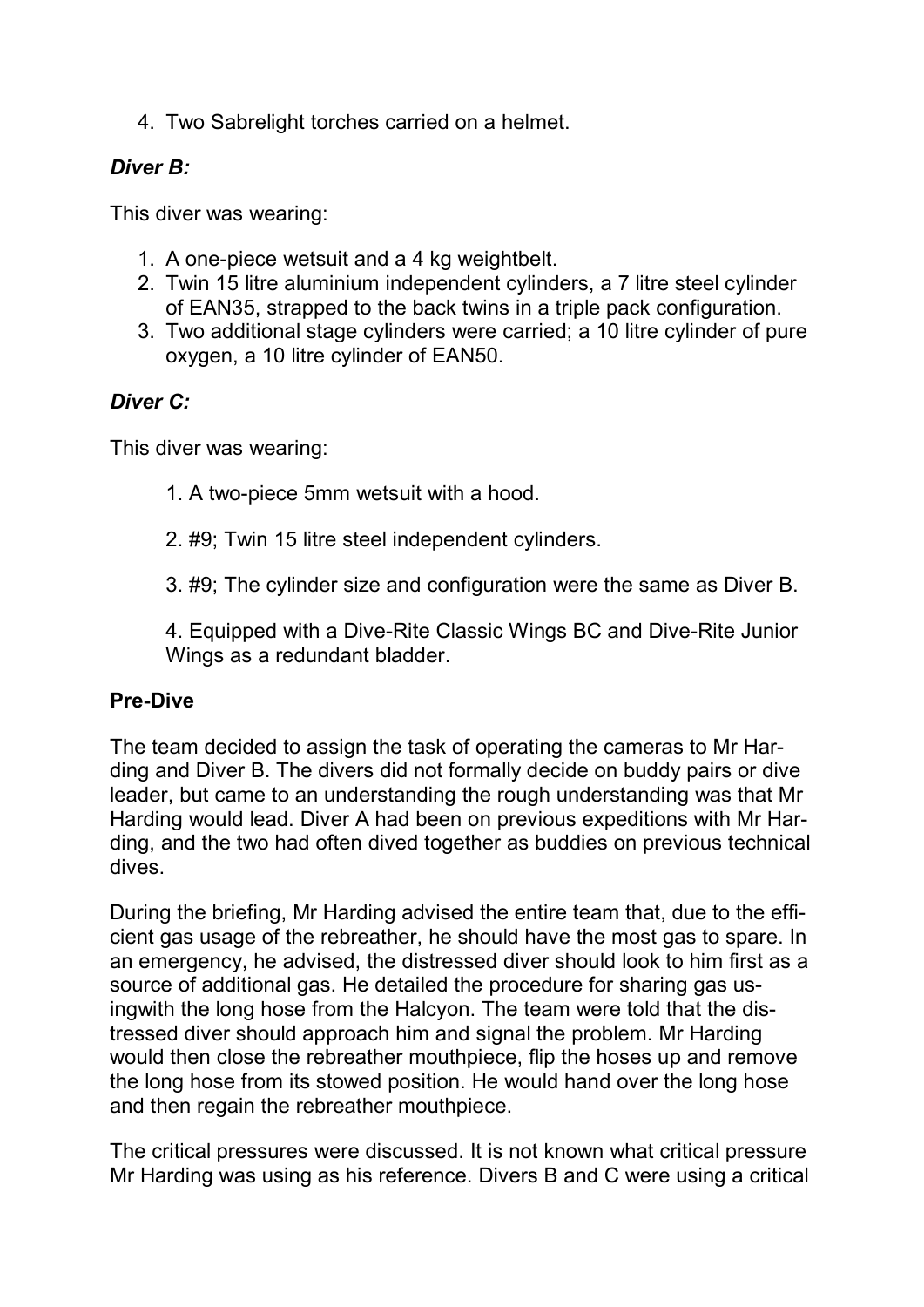pressure of 75 bar in each cylinder, while Diver A used a critical pressure of 90 bar in each cylinder.

Immediately prior to the intended launch time, Mr Harding analysed his bottom gas again. The results of the analysis are unknown, but he decided to delay the dive and refill his cylinders. After a lengthy wait, his cylinders were refilled to his satisfaction. The dive commenced at around mid-day. There were three backup divers to cover the four divers in the water.

## **The Dive**

### *Descent:*

The descent went as planned, with the switch from EAN35 to bottom gas proceeding smoothly on the fly.

## *Bottom:*

The team reached the sea-bed at 96m, with visibility in excess of 35m, and swam down the slope to about 105m. The group then swam horizontally along the face of the slope, examining the small caves as they went. Mr Harding was seen to lag behind the rest of the group by some considerable distance, with the spread between the leading and trailing divers being up to 35m at some stage of the dive. The group travelled an estimated distance of about 200m horizontally during the planned bottom time. There appeared to be negligible current from surfacetop to bottom. Mr Harding was observed to switch several times between closed circuit and open circuit mode on his rebreather unit, but failed to abort the dive.

Late into the dive, a Coelacanth was spotted. The divers swam after the fish, and discovered that there werewas more than one. They were able to obtain good video footage of several of these fish. This chase involved a fair amount of exertion. Due to the excitement of finally finding the rare Coelacanths and the concentration on the filming, Diver B failed to monitor his pressure gauge. When the dive terminated at the planned time, his cylinder pressures were at about 60 bar.

## *Ascent:*

The group ascended to the first of the "deep stops" at 77m.

At this point, Diver B experienced difficulty breathing. He was able to confirm that the problem was due to the low gas content in the cylinder, and swapped regulators to draw gas from the other bottom gas cylinder. During this time he drifted up to about 70m. The second cylinder emptied soon afterwards, leaving Diver B without bottom trimix gas. At this time, he felt that he had two options, either to ascend immediately to about 40m and swap to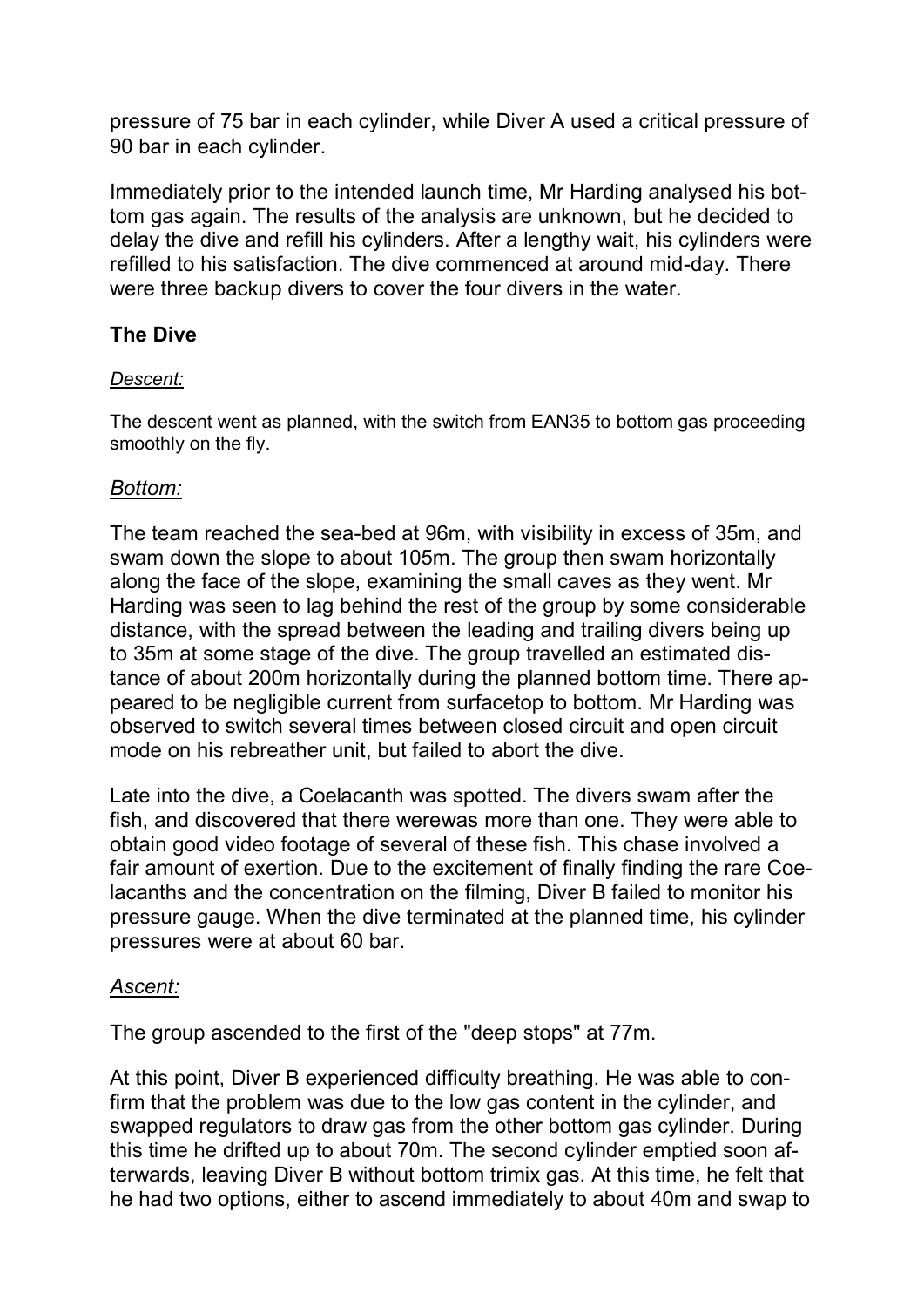EAN35, or descend and share gas with the team. He elected the latter course of action, as an immediate ascent would have entailed skipping some deep stops. He approached Mr Harding, as briefed. Mr Harding was seen to go through the expected drill. The two divers stabilised and continued sharing gas. Diver B seemed a bit agitated, but not unduly so. At this point Mr Harding's gas also ran out. Diver B then switched to what he thought was his EAN35 mix and commenced an immediate ascent. Mr Harding also commenced a rapid ascentfollowed diver B. Divers A and C followed them up to about 50m, at which stage Diver B and Mr Harding were still ascending. Divers A and C stopped at this point, and deployed their marker buoys. Diver B has no recollection of these events, and appears to have lost consciousness shortly after switching to the nitrox mixtureEAN35. He does recall operating his power inflator.

#### *Surface:*

The surface crew were expecting the team to deploy their surface marker buoys at around this time, and the support divers were kitted up, ready to descend. They were surprised to see Mr Harding surface, followed almost immediately by Diver B, after only 24 minutes into the dive.

Mr Harding was conscious. The first support divers in the water went to Mr Harding, and asked him if he wanted to go down again. Mr Harding indicated that he wasn't feeling well, and asked to be taken into the boat. After some delay After some difficulty releasing all of his equipment, Mr Harding was pulled onto the boat. He lost consciousness and stopped breathing shortly thereafter. Efforts at reviving him proved unsuccessful, and he was declared dead by a doctor on shore at 416:10 pm.

Diver B was lying face down in the water, breathing from his regulator. Support Diver A went to the assistance of Diver B. Diver B was pulled into an upright position, at which stage he regained consciousness. Support Diver A noted that Diver B was breathing from his EAN50 stage cylinder. Support Diver A then asked if he wished to go down and complete the decompression procedures. Diver B indicated that he felt clear well enough to do so, and the pair descended to 40m. The surface time was less than a minute. At the deeper stops Diver B used air from Support Diver A's twinset, but later switched to his own stage cylinders. The pressures in Diver B's trimix cylinders were noted as 50 bar and 35 bar. The two divers completed the profile, extending the last stop by 15 minutes.

On surfacing, Diver B was placed on pure oxygen, and taken back to camp, and placed on pure oxygen. As he was still not feeling well, it was decided to transport him to Richards Bay for treatment in a decompression chamber. Due to the lateness of the hour it was not possible to transport him by helicopter, and a road transfer was required. Diver B was recompressed and released from the chambers the following morning. He appears to have made a full recovery.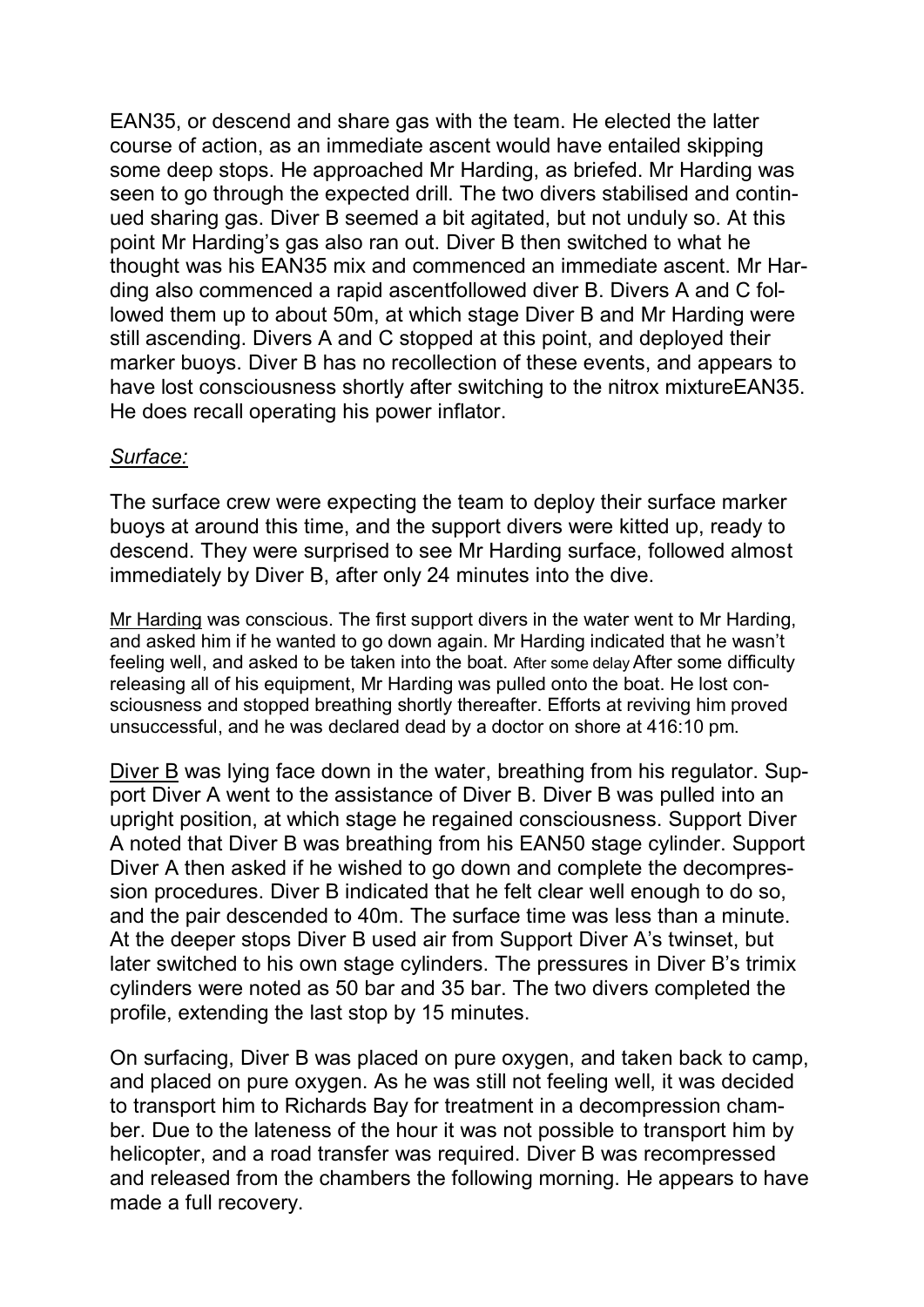# **Analysis**

After interviewing all the witnesses, the Panel had a discussion session regarding the facts then available. The following summarises the discussion.

## *General*

The Panel were all of the opinion that there were actually two separate incidents. Diver B running out of gas precipitated the first incident. Mr Harding switching to open-circuit while on the bottom, and then running out of gas while assisting Diver B initiated the second incident. The first incident exacerbated the second.

In both cases, an out-of-gas situation triggered the emergency. However, a number of factors exacerbated the extent of the problem.

- 1. Lack of formal organisation: The team did not have a definite leader, and the responsibilities of each member sometimes led to conflicting requirements. The "spotters" were required to swim ahead and look for the fish, but were also required to act as buddies to the cameramen. This lack of a firm team arrangements structure lead to the large spread of the group. It was noted that a diver operating a camera requires a dedicated buddy.
- 2. Insufficient reserve bottom trimix: At the critical pressures calculated by the group, there was insufficient trimix to support two divers through to the first change-over point to Nitrox.
- 3. Lack of buildup dives: Some of the team members were diving with their chosen configurations for the first time., Nno shallow check-out dives were carried out to check functioning of equipment, to test the dive plan (scouting and filming) and to determine a comfortable swimming pace.
- 4. Insufficient disaster planning: The team had no agreed plan for In-Water Recompression (IWR), or even agreement on the use of IWR.

## *Incident 1: Out of Gas Emergency, Diver B*

The primary cause of this incident was failure to monitor gas pressures throughout the dive and failure to abort the dive at critical pressure. A related aspect was failure to note that gas consumption was higher than expected, which meant that the gas ran out sooner than would have been expected. Diver B did, however, follow the agreed emergency drills in approaching Mr Harding.

## *Incident 2: Out of Gas Emergency, Mr Harding*

Facts: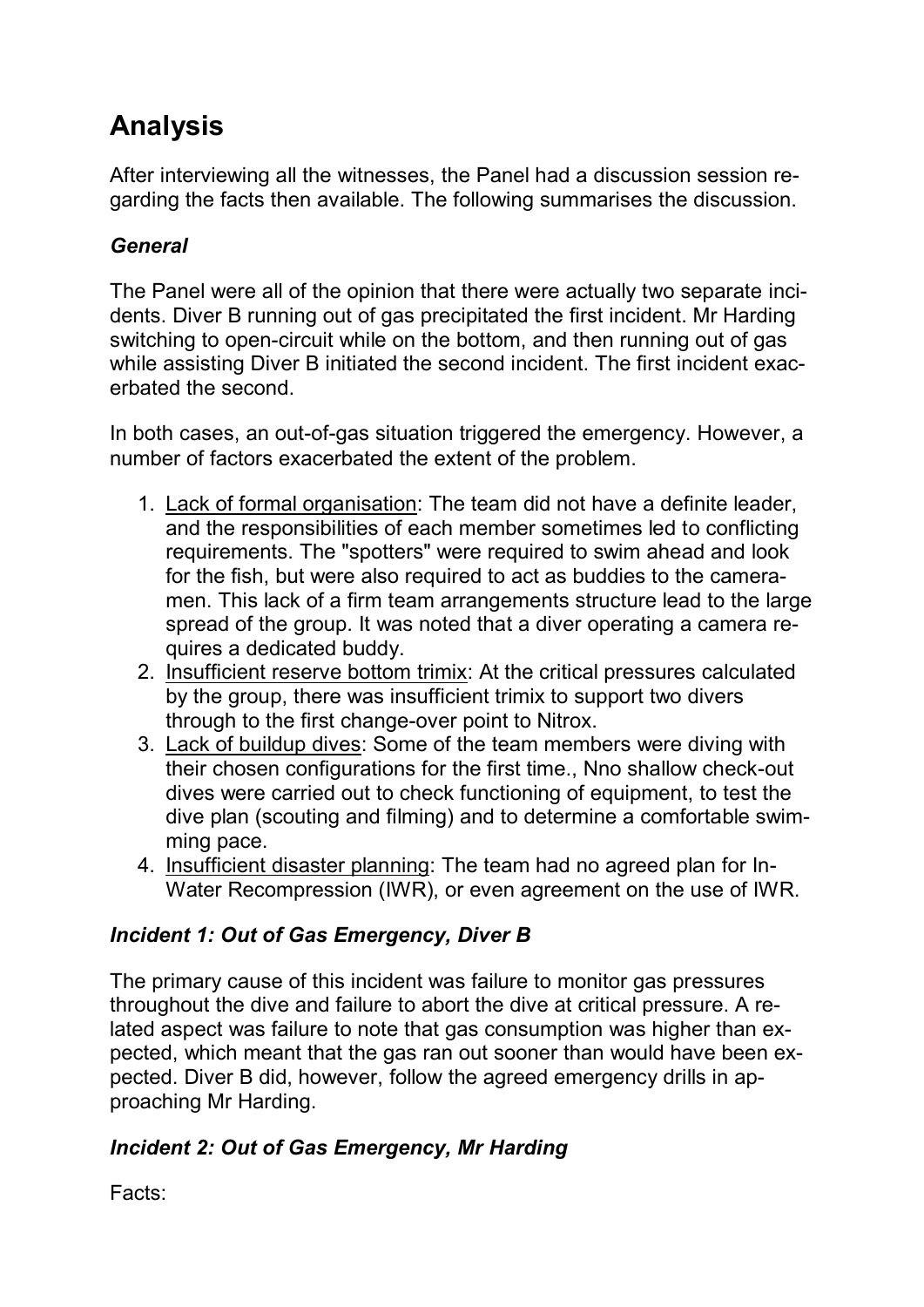The primary cause of this incident was also a failure to monitor gas pressure, and/or failure to react to the situation. In Mr Harding's case, the situation was compounded by the high drag factor created by the large crosssectional area of the rebreather plus 3 side-slung stage cylinders, and the speed at which he was swimming to try and keep up with the group. The decision not to abort the dive on switching to open-circuit would also have contributed to the severity of the emergency.

When approached by Diver B for gas, Mr Harding went through the normal drills. The trimix bottom gas ran out shortly after initiating buddy breathing, causing Diver B to switch to one of his stage cylinders (found at surface on to be EAN50) and to immediately commence his ascent. It is thought that Mr Harding pursued Diver B with a view to stopping him at about 40m, and switching to the EAN35 mix. There is some evidence that Mr Harding did plug in his own EAN35 mix to the rebreather switching block.

### Reasonable conclusions:

At this stage Mr Harding was probably ascending rapidly. In this situation, he would have been required to control at least three separate airspaces, namely his BC, his drysuit and the rebreather loop. In addition, it is believed that he was attempting to effect not only a gas switch, but was also attempting to assist Diver B. Under these circumstances, the degree of task loading was obviously extremely high. It was noted that Mr. Harding might have been positioned vertically, tilted slightly backwards, with Diver B supported above. In this position, the spring-loaded overpressure valve on the Halcyon Rebreather loop would have then been beneath the level of his lungs. With the heavy task loading, and a possible desire to conserve as much gas as possible in the loop, it is possible that he may have had difficulty in venting properly. This scenario is not inconsistent with the findings of the *post-mortem* examination, i.e. severe decompression illness, which by definition may include a degree of pulmonary barotrauma.

### *Discussion Points*

Several points emerged during the discussions. Each is summarised briefly below.

1. Dive Planning:

It was generally conceded that the decompression profile (as well as other aspects of the dive planning such as critical pressures) were all worked out by Mr. Harding, and not individually checked by each of the deep diving team. This is contrary to CMAS-ISA technical diving procedures.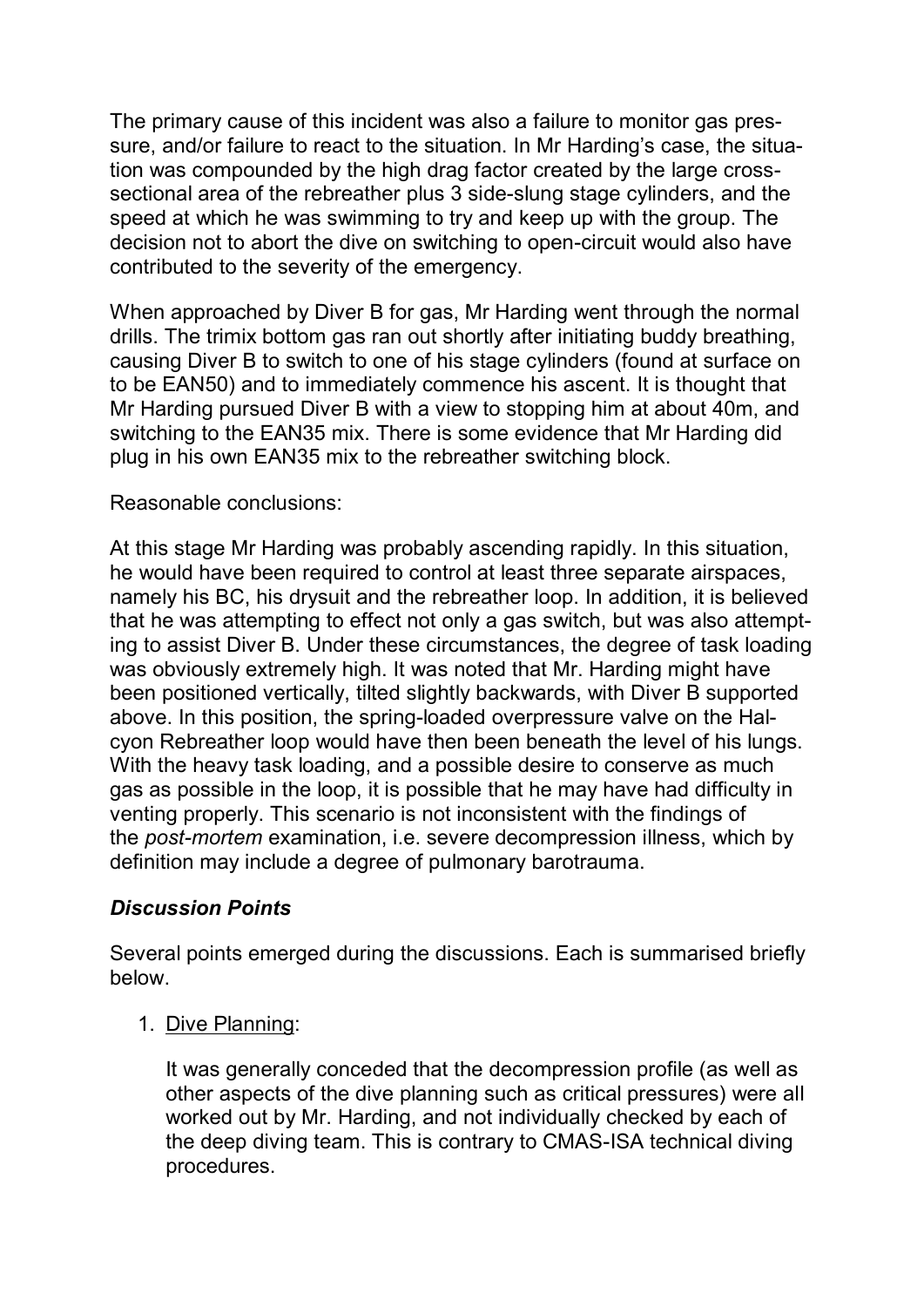### 2. Buoy Deployment:

The CMAS-ISA standard requires deployment from the bottom. It was also noted that some divers are deploying at depths in excess of the length of line available on the reel, and letting the marker buoy pull them up to stop depth. It was agreed that the deployment technique as described in the training schedule must be adhered to scrupulously, and that some form of permanent/drifting shot be deployed that carries extra gas for decompression purposes.

### 3. Rebreather:

This accident is the first known fatality on the Halcyon rebreather, and the Panel devoted some time to discussing the role the equipment may have played in the situation. It was noted that the regulators were later found to be functioning properly, but that the cylinders were both virtually empty. It was noted that the long-distance cave dives successfully completed with the Halcyon unit had all made use of scooter propulsion. The Halcyon unit was thoroughly examined and no evidence of any malfunction was detected.

### 4. Bottom Gas:

An analysis of the trimix gas remaining in the cylinders suggested that the oxygen fraction of this gas was about 20%. A discussion with the Scubapro agent suggested that, if the pressure in the supply cylinder was low enough, the first-stage valve seat would remain in the open position, causing the gas flow to reverse. Such a flow and the resultant mixing could have occurred if a travel gas was connected to the switching block. This was the most likely explanation for the unexpectedly high oxygen level.

## 5. Group Experience:

Several panel members expressed surprise at the depths being attempted by divers with relatively little trimix experience. Although the CMAS-ISA trimix diver qualification does not have a depth limitation after the course, it is expected that divers would under normal circumstances gradually work up to depths such as these.

### 6. Cylinder Configuration:

Most of the Panel stated a preference for the use of an isolation manifold on twinsets. CMAS-ISA Trimix standards recommends the use of an isolation manifold, but is not dictative in personal preferences of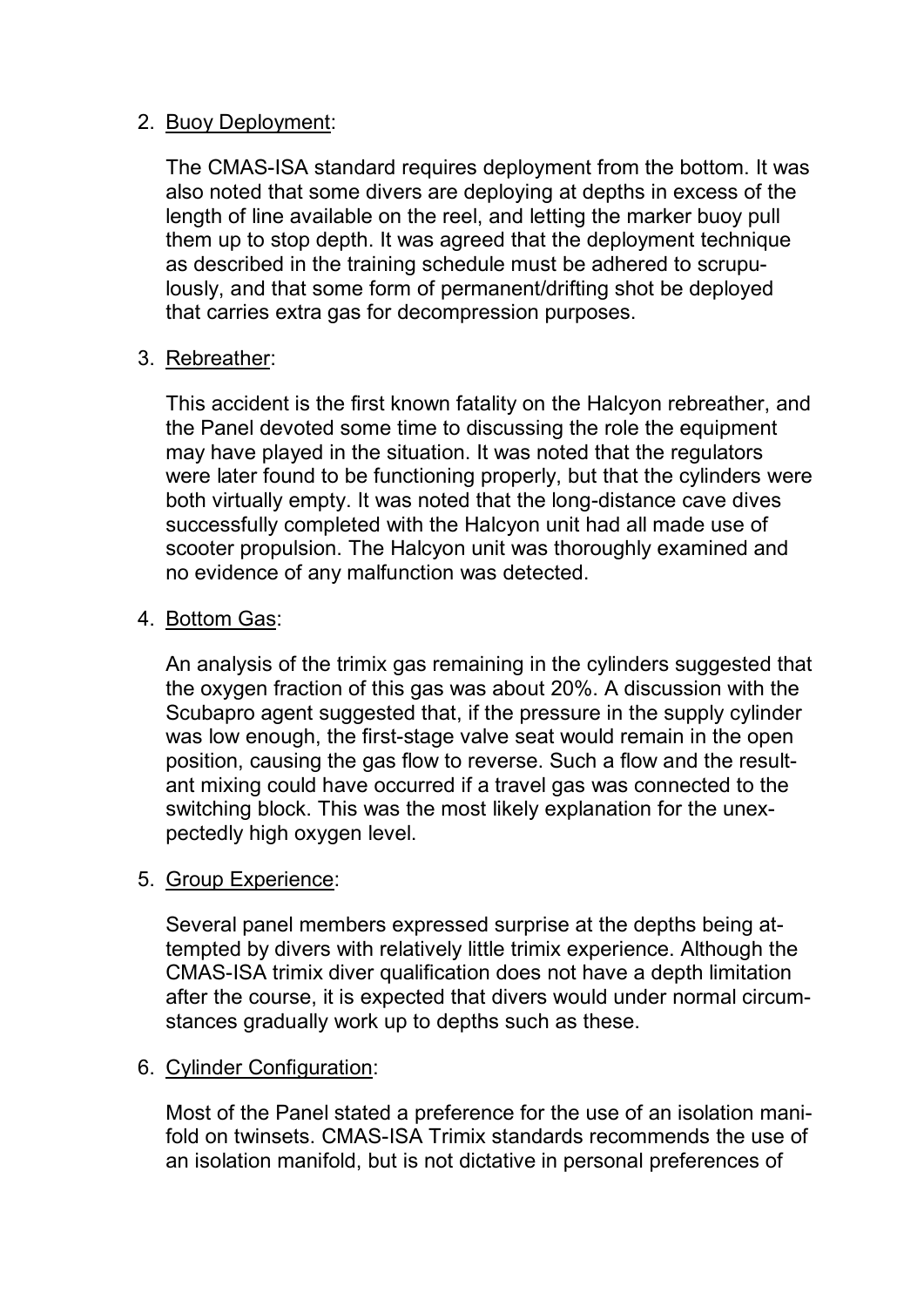the individual diver. It was also noted that only Mr Harding was carrying a long- hose regulator, all the others being in contravention ofcontrary to the equipment requirements stated by CMAS-ISA.

### 7. Cameras:

The experience of the panel was that a person operating a camera underwater is often distracted from the critical safety checks, such as monitoring of pressure. It was agreed that a camera operator ideally needs a dedicated buddy.

#### 8. Gas Consumption:

The dive team had utilised an RMV of 20 litres/minute in their planning, which turned out to be inadequate for the extended horizontal swim at depth.

#### 9. Critical Pressure:

The concept is taught on all basic CMAS-ISA recreational courses, but needs to be extended and amplified in the technical training courses.

#### 10. Motivation:

Members of the panel felt that Mr Harding may have continued the dive, even with his low cylinder pressures, to avoid disappointing the rest of the group. He may not have foreseen that other divers were also critically low on gas.

### 11. Disaster Plan:

The lack of a disaster plan was debated in some detail. It was agreed that, Support Diver A had done a good job of the rescue of Diver B. However, it was felt that the group should have had a pre-agreed method of determining the required profile.

# **Prevention and recommendations**

1. It was decided that the CMAS-ISA Technical Training Committee should meet as soon as possible in 2001 to discuss the matters and recommendations noted by the panelnoted above. This Committee is to re-examine current CMAS-ISA training materials and protocols and make firm proposals, all of which should be incorporated as far as possible into the relevant training manuals.